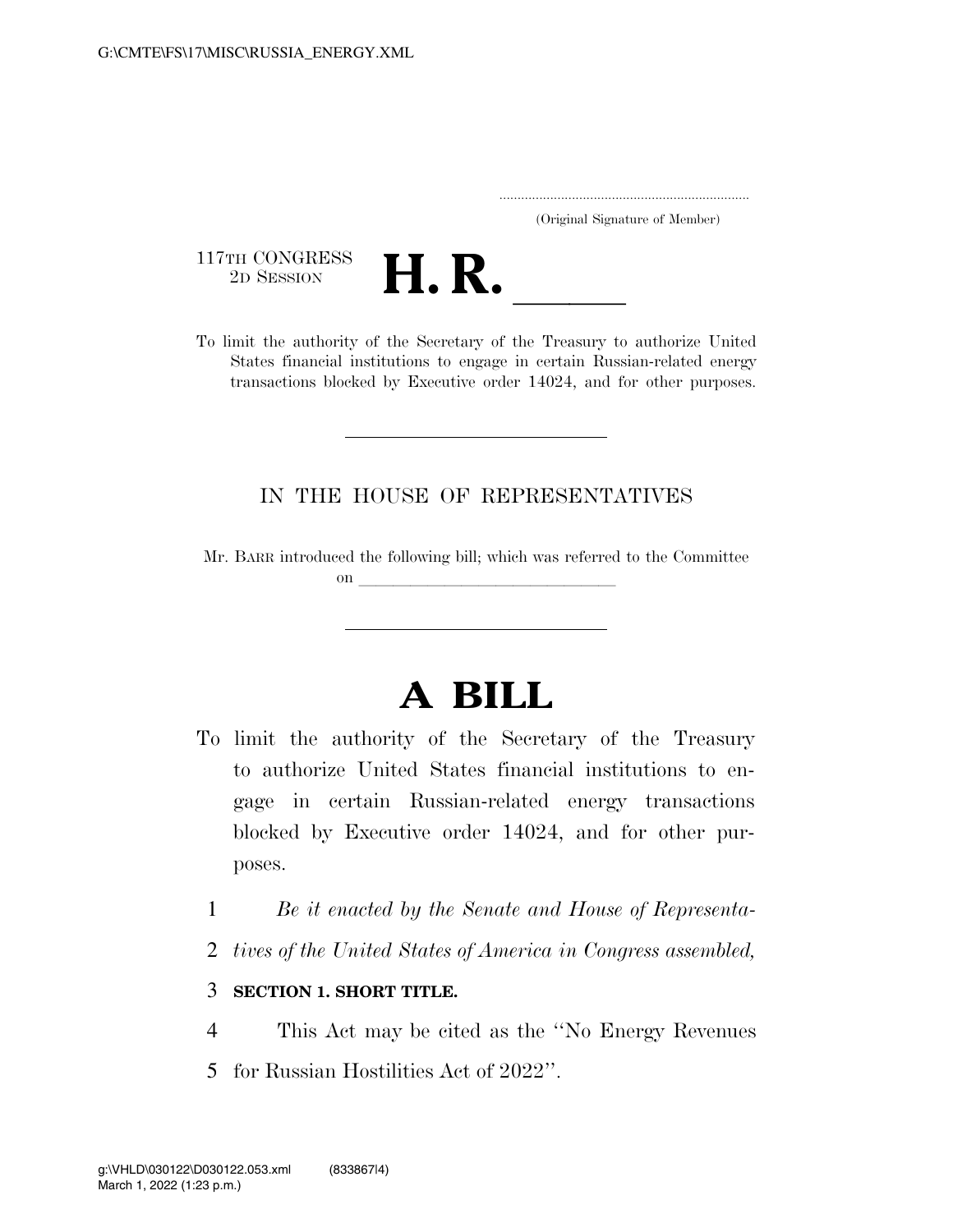## **SEC. 2. LIMITATION ON AUTHORIZING CERTAIN RUSSIAN-RELATED ENERGY TRANSACTIONS.**

 (a) IN GENERAL.—The Secretary of the Treasury may not authorize a United States financial institution to engage in a transaction described under General License No. 8A, dated February 28, 2022, with respect to Execu- tive Order 14024 of April 15, 2021 (''Blocking Property With Respect To Specified Harmful Foreign Activities of the Government of the Russian Federation'').

 (b) TERMINATION OF GENERAL LICENSE NO. 8A.— General License No. 8A, dated February 28, 2022, shall have no force or effect.

 (c) WAIVER.—The Secretary may waive subsection (a) for up to 90 days at a time for a specific transaction upon certifying to the Committee on Financial Services of the House of Representatives and the Committee on Banking, Housing, and Urban Affairs of the Senate that—

- (1) the transaction involves funds owed to a Russian person; and
- (2) the funds, subject to approval by the Sec- retary, are to be used for the sale of agricultural commodities, food, medicine, or medical devices.

 (d) TERMINATION.—Subsection (a) shall have no force or effect on the earlier of